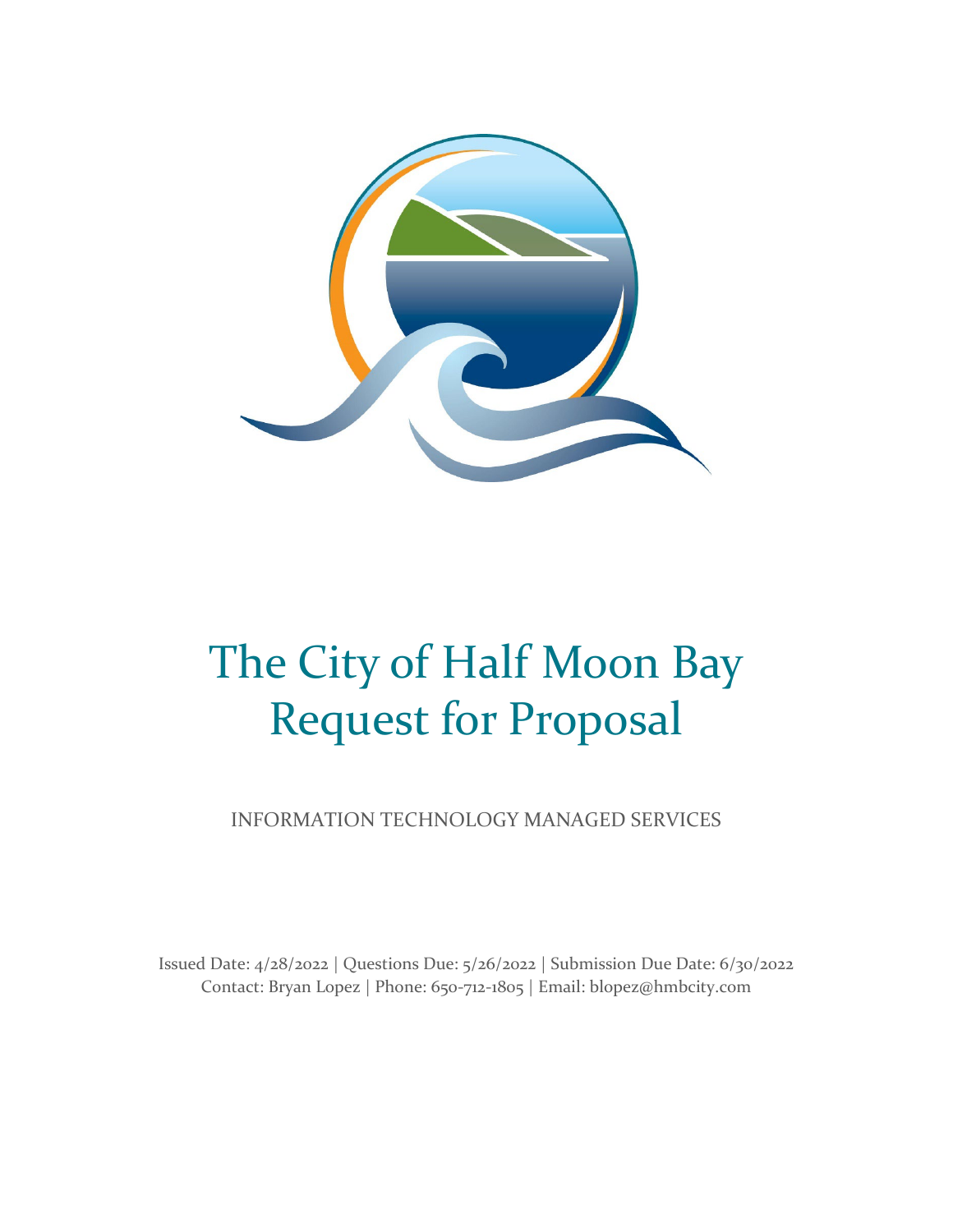## Table of Contents:

- 1. REQUEST FOR PROPOSAL (RFP)
- 2. INTRODUCTION TO THE CITY OF HALF MOON BAY
- 3. OVERVIEW OF THE CURRENT CITY IT ENVIRONMENT
- 4. SCOPE OF SERVICES
- 5. SELECTION CRITERIA
- 6. CONTENT, FORMAT, AND PROCESS REQUIREMENTS
- 7. PUBLIC INFORMATION
- 8. NOTIFICATION OF INTENT TO RESPOND AND CLARIFICATION QUESTIONS
- 9. VENDOR INTERVIEWS & PRESENTATIONS
- 10. KEY DATES & CONTACT INFORMATION
- 11. INSURANCE REQUIREMENTS
- 12. PROFESSIONAL SERVICES AGREEMENT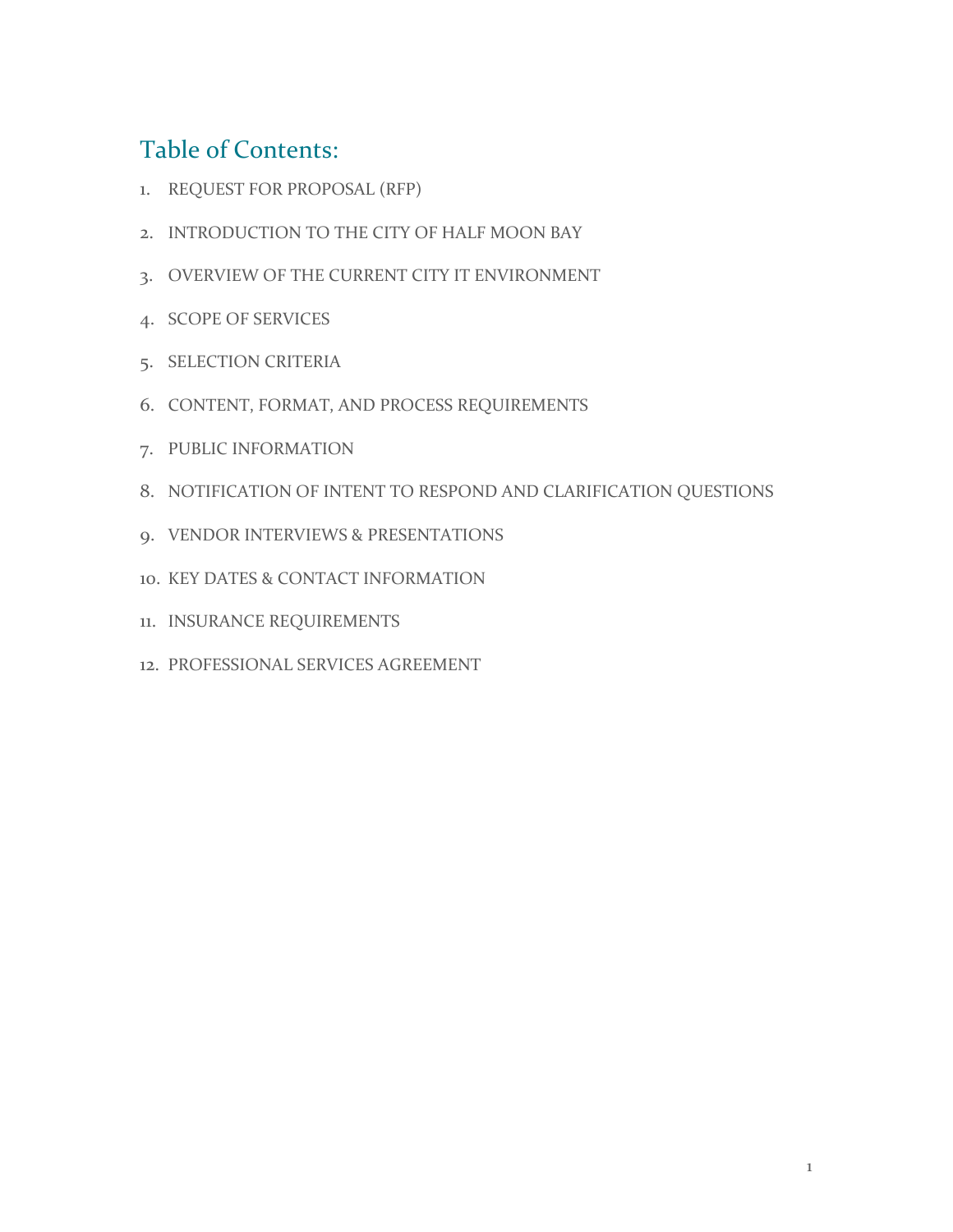## 1. REQUEST FOR PROPOSAL

The City of Half Moon Bay is requesting proposals from qualified Information Technology Firms specializing in comprehensive managed services. The qualified firm would provide superior technical services for the following areas of services:

- Protect and secure physical and virtual technologies
- Ensure efficient operation of internal networks and computer systems
- Provide high quality and knowledgeable technical support to submitted employee tickets
- Minimize spending while maximizing ROI of technology purchases
- Manage Cloud services and integrations with on-prem services.
- Provide 24/365 emergency support
- Provide dedicated phone number for emergency support with <= 1 hr. response
- Ensure technician(s) can arrive within 1 hr. for onsite support in catastrophic emergencies.
- Ensure  $\leq$  4 hr. response to non-emergency tickets
- Maintain quality communication and follow-up on all tickets

#### 2. INTRODUCTION TO THE CITY OF HALF MOON BAY

Half Moon Bay sits on the Pacific Coast between forested hills and some of the most beautiful coastlines of California. It is located approximately 25 miles south of San Francisco and an easy 45-minute drive from almost anywhere in the Bay Area, within the western portion of San Mateo County. Half Moon Bay's climate is usually mild throughout the year.

Half Moon Bay is considered a rural coastal community and is home to approximately 13,000 people. Featuring the best of Northern California all in one place, visitors to Half Moon Bay enjoy miles of white sandy beaches, redwood forests, a historic downtown filed with local artisan shops, beautiful state parks, field of wildflowers, and trails along ocean bluffs and mountain ridges as far as the eye can see.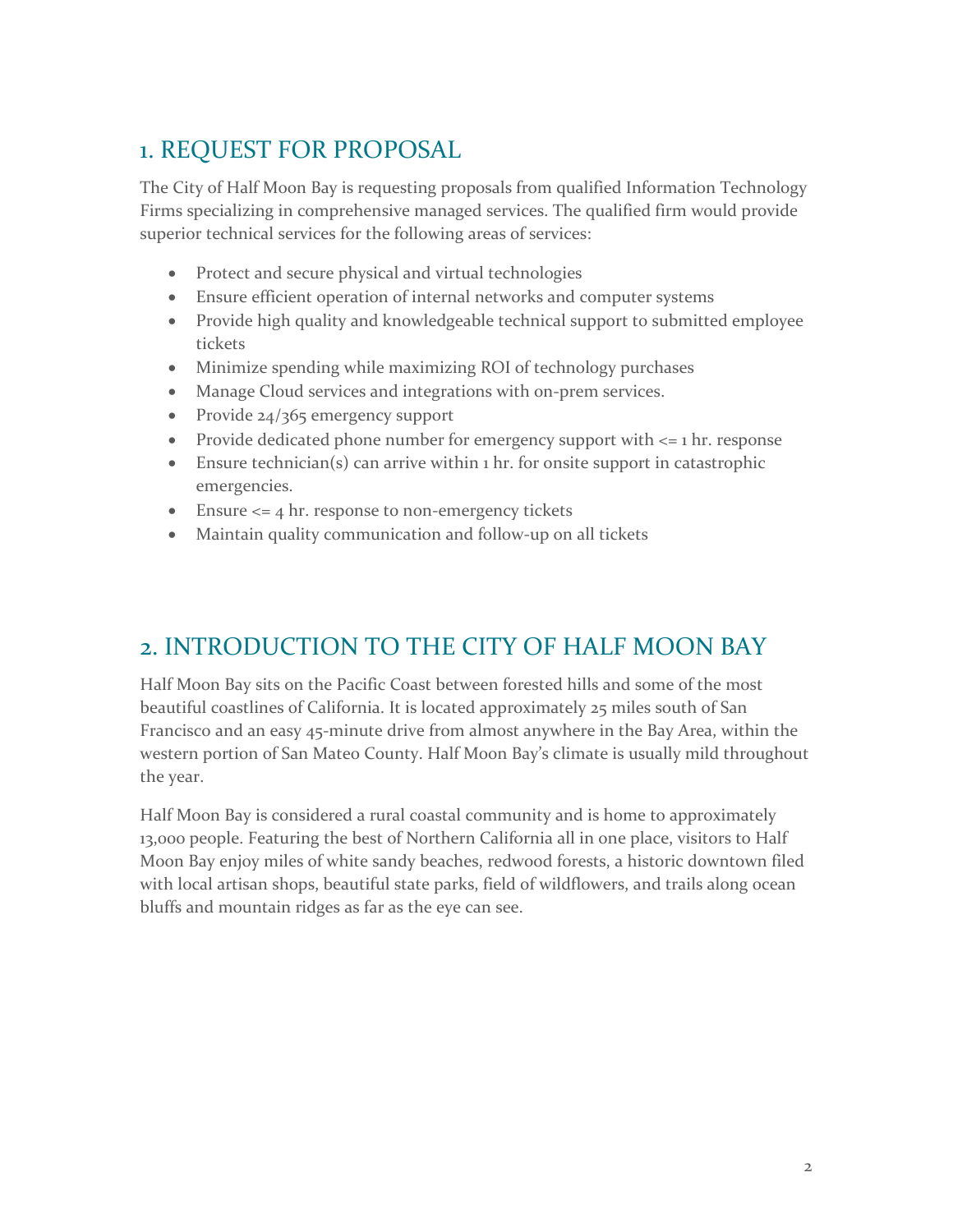#### 3. OVERVIEW OF THE CURRENT CITY IT ENVIRONMENT

The City maintains a hybrid on-premise and cloud network and hardware environment consisting of the following components:

- Networked IBM Compatible Desktop & Laptop Computers
- VMware Based Virtual Servers
- Microsoft 365 Cloud Services
- Microsoft Office
- $\bullet$  Windows  $10/11$
- Local & Remote Backup & Recovery Solutions
- Partially Managed iOS & Android Devices

## 4. SCOPE OF SERVICES

The City wishes to contract with a firm that will serve under the direction of the Administrative Services Department. The firm will be required to competently support and maintain the following components of the City Information Technology infrastructure:

- 1. Technology Support:
	- a. The firm will be required to provide on-site and remote support to the City at the City's primary facilities in Half Moon Bay.
	- b. An average of 24 hours but no less than 16 hours of on-site service will be provided weekly.
	- c. Unlimited support will be provided.
	- d. Support will be required  $24x7$  with a 1-hour response time for emergencies and not greater than next-day response for non-emergencies.
	- e. Remote support may consist of phone calls, e-mails, online chat, and remote desktop control as appropriate.
	- f. The base agreement must accommodate an average of 64-96 hours of onsite support per month. Additional hours of support may be requested and will be billed separately at the Firms hourly rate.
	- g. The Firm will be required to support the following technology, including installation and maintenance:
		- i. HP DL-Series servers
		- ii. Dell, Lenovo, & Microsoft workstations
		- iii. Various makes and models of local and network printers and plotters
		- iv. Windows Active Directory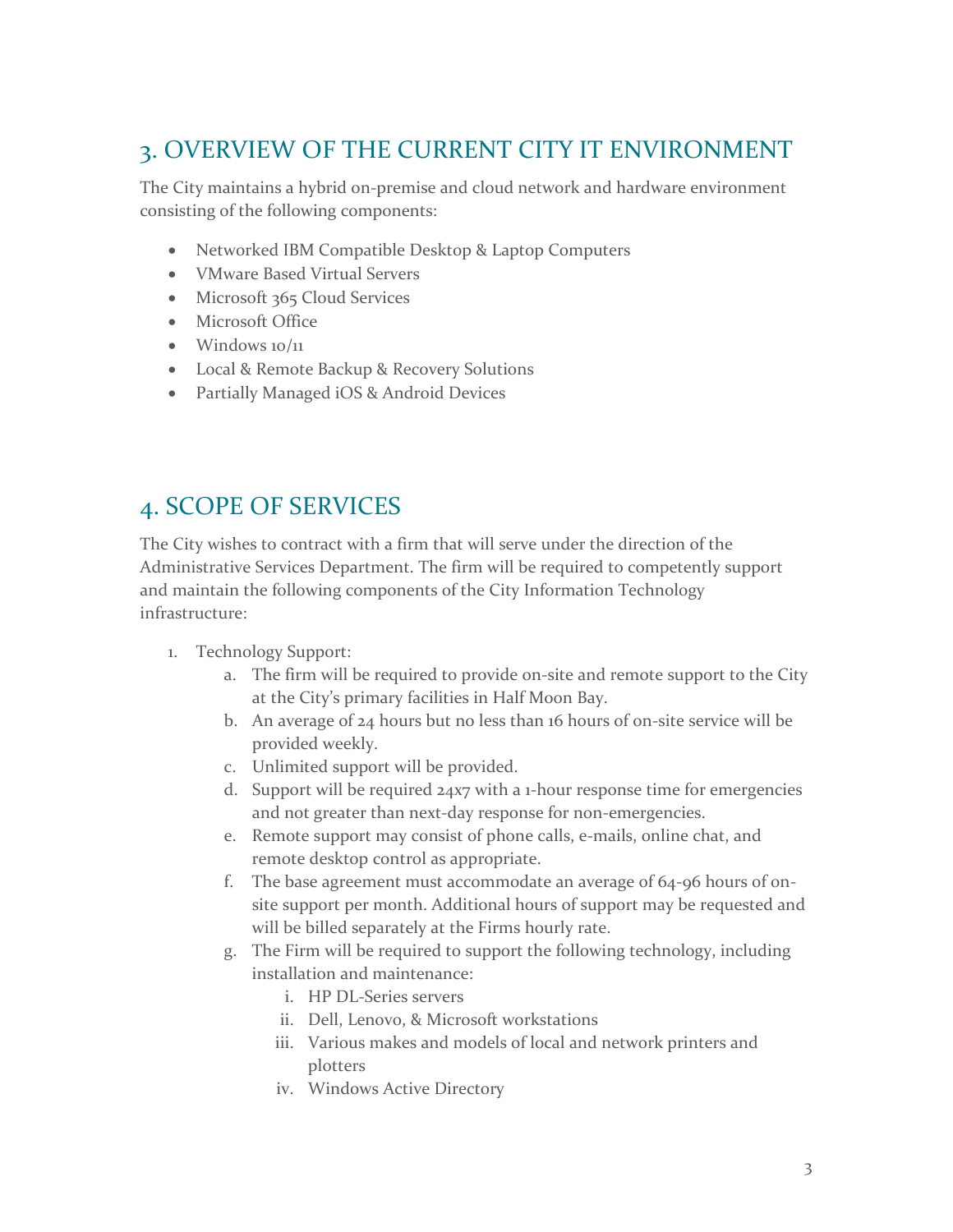- v. Windows 10/11 Pro Operating Systems
- vi. Android and iOS smartphones and tablets
- vii. Windows Server 2016/2019/2022 operating systems
- viii. Microsoft Office 365
	- ix. Microsoft SQL Server
	- x. Microsoft Exchange (Hybrid Hosted Exchange)
- xi. Juniper EX-series switches
- xii. Juniper SRX firewalls and Mist WiFi
- xiii. Sophos SG-series firewalls and WiFi
- xiv. Standard TCP/IP networking
- xv. Sophos EndPoint
- xvi. Sophos Intercept X
- xvii. Sophos Server
- xviii. VMware ESX 6.x and higher
- xix. VMware vSAN and replication
- xx. VMware vCenter
- xxi. VMware HA, DRS, dvSwitch
- h. Break/fix service for hardware to include:
	- i. Remove hardware from service.
	- ii. Install/configure temporary replacement hardware when needed.
	- iii. Liaise with hardware vendor to arrange for warranty service.
	- iv. Back up data on device to be repaired when applicable and if possible.
	- v. Supervise and validate remediation by vendor
	- vi. Restore the configuration to the previous operational state.
	- vii. Return the equipment to its assigned location.
	- viii. Restore operation and assist users with verification of the system integrity.
	- ix. Firm may implement maintenance, upgrades, and/or repairs per agreement with the direction of the City.
	- x. For equipment where the City is unable to maintain manufacturer's support and/or warranties for the equipment, the Firm will be expected to make a best effort attempt to repair failed hardware using industry best practices, dependent on the availability of parts and guidance or instructions for making repairs.
- 2. Data Center Management
	- a. General Facilities

The City's servers, storage, and core networking components, reside in an enclosed, environmentally controlled cabinet at City Hall. The firm will be expected to perform a physical inspection at least once a week to identify conditions requiring attention; such as warning lights, unusually high noise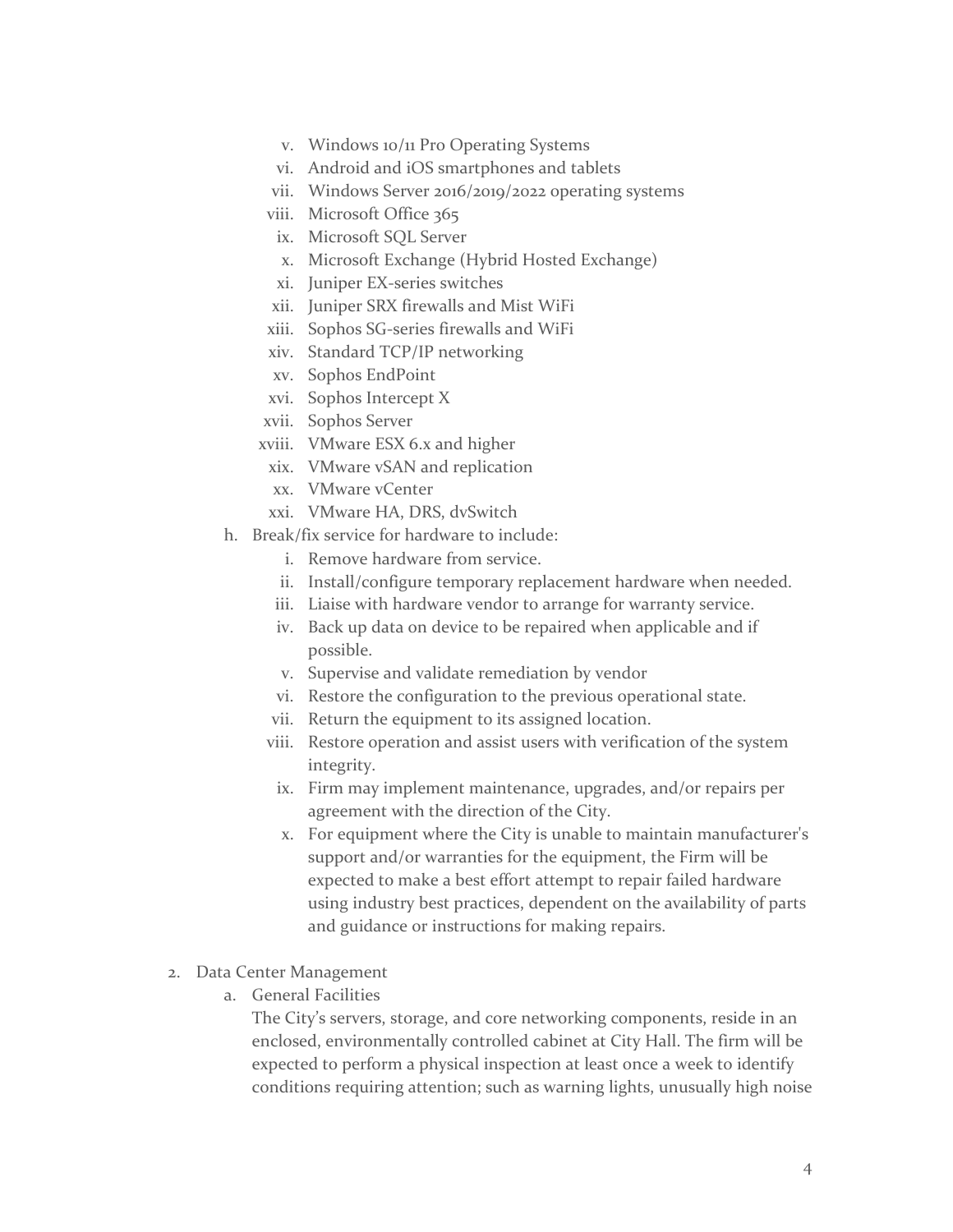levels coming from the environmental equipment or infrastructure components, temperature, cabling management/replacement or other issues.

The enclosed cabinet and environmental systems including HVAC and fans will be maintained by City staff but will be monitored by the Firm. The Firm may be required to assist the City in contracting with others for the maintenance and support required but the Firm will not be expected to provide maintenance and repairs for fans, HVAC, and other components of the enclosed cabinet. The Firm will have unrestricted access to the building, the enclosed cabinet and the equipment installed in the cabinet for the purpose monitoring, supporting, maintaining, replacing, and upgrading of equipment.

b. Virtualization

In the interest of mitigating downtime due to physical hardware failure, the City requires that their Windows Servers be virtualized. The City will review the Firms recommendations for any changes to the current platform but the specific virtualization platform chosen must include disaster recovery and high availability options providing for automatic recovery from individual component or even complete physical server failure. The City is currently hosted on VMware and is well served by the capabilities of that platform VMware is the City's preference for virtualization. A selected Firm must be able to fully support the current virtual server environment and any decision to change to another virtual environment will be at the City's sole discretion.

c. Physical Host Servers

The hardware used for server virtualization must consist of multiple physical servers managed as a single cluster by the virtualization software. The configuration must be based on a capacity including a minimum of N+1, meaning that the overall capacity includes resources of at least one more server than is required to support the full load of physical machines so that routine maintenance, failure or other event that causes a physical server to be offline will not impact operations.

The City currently maintains a configuration consisting of 2 physical hosts, each capable of supporting the full server load required to maintain operations.

d. Storage

The City's primary storage is hosted securely with Microsoft 365 SharePoint servers with additional redundant backup of server data utilizing a thirdparty backup solution.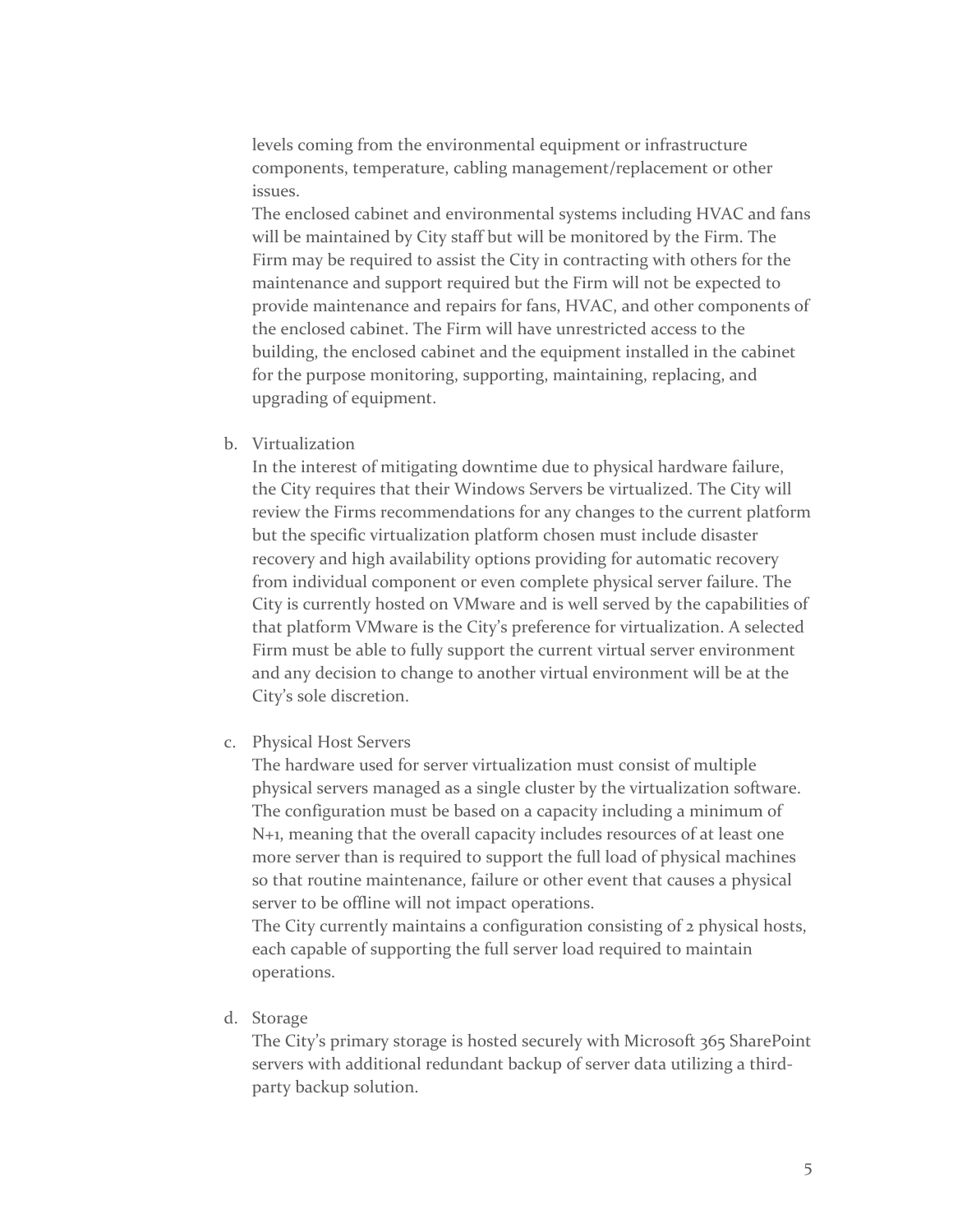The City's legacy storage is a virtualized Storage Area Network (SAN) that resides on the server hosts utilizing VMware vSAN.

The SAN is comprised of multiple redundant storage modules on separate physical hosts that do not share any common physical hardware such as chassis, power supplies or backplane. Each physical component includes a high level of fault tolerance including but not limited to power supplies, network interfaces and disk arrays.

All data must use 2-way replication so that data is replicated at the time data is written ensuring that all data resides on multiple redundant physical components.

The SAN must include automated failover such that the failure of any module does not result in a failure of the SAN and does not disrupt access to servers, applications and content stored on the SAN

e. Local Area Networking

WiFi within the City's local facilities must accommodate protocols including 802.11 G, N, AC, and AX on the 2.4 & 5 GHz frequencies. The LAN components within the City's local facilities must accommodate a minimum speed of 1GB between nodes and switches and 10GB between switches and servers.

#### f. Business Continuity/Disaster Recovery Plan

- i. All components deployed in the City's main infrastructure including switches, firewalls, servers and storage must be designed and deployed with redundancy capable of preventing failure due to minor components such as network interface, disk drive, power supply, or other areas where redundancy is easily provided at a viable cost.
- ii. The Firm will provide all necessary software to facilitate local data backups. The Firm will provide standby compute and networking as needed to facilitate emergency operations in a disaster recovery event using the off-site replicas of the City's infrastructure. Local replication and off-site data backups would be recommended but would be at the discretion of the Firm with agreement by the City based on cost/benefit.
- iii. Loss of data impacting a single user must be remediated within one business day. Loss of data or systems impacting multiple users must be remediated within four business hours.
- iv. The Firm will collaborate with the City to define a local backup strategy and policies including targets, destination, retention cycles, restore point objectives and recovery time objectives. Policies and procedures will be modified as necessary to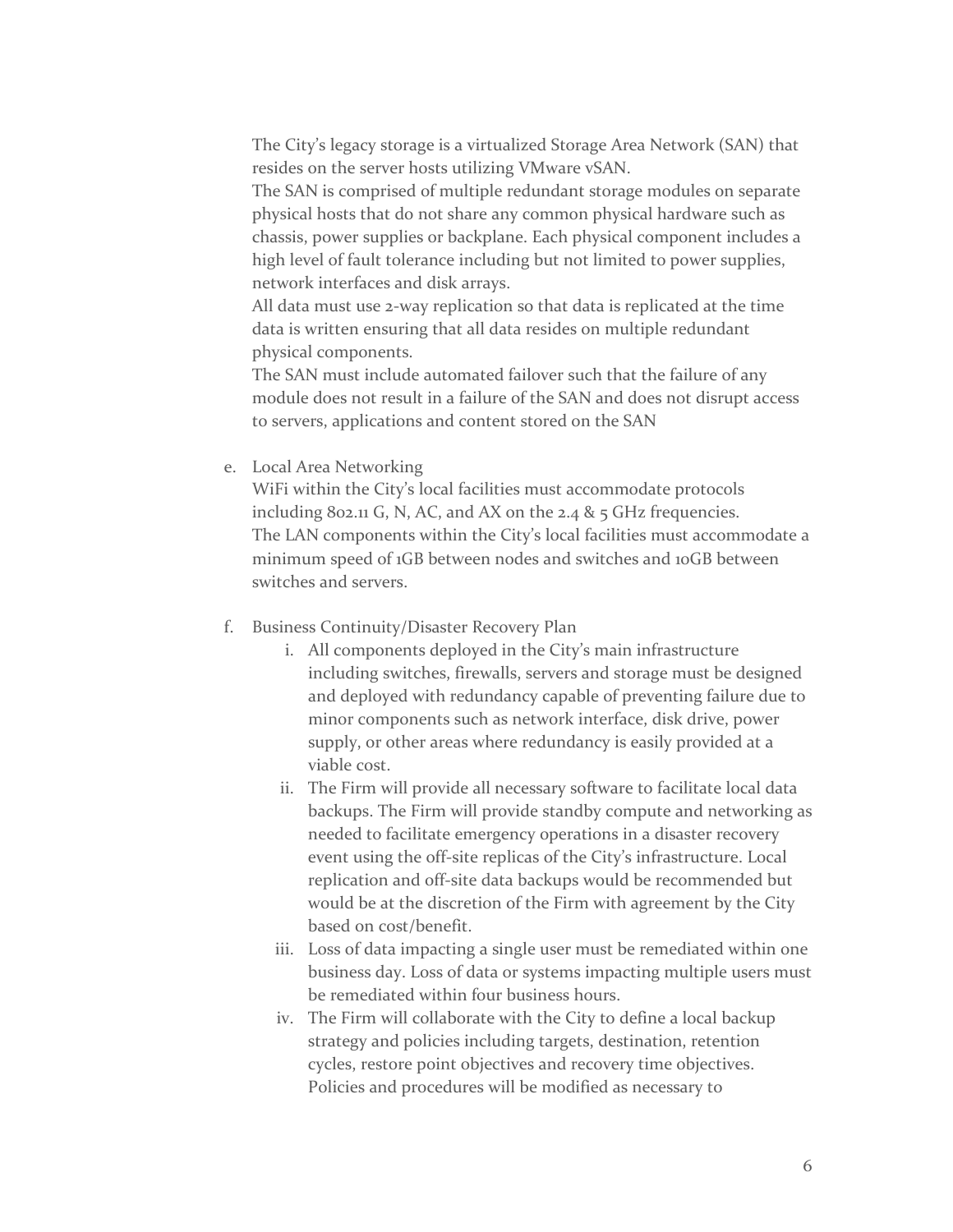accommodate changes in the City's infrastructure or risk management objectives.

- v. The City requires Direct Restore capability that can accommodate a complete loss of the primary hosting facilities with a restore point objective of less than 24 hours. This means that the City's technology platform will be operational in less than 24 hours with no more than 24 hours of lost data in a catastrophic even requiring recovery of the City's entire infrastructure on an alternate platform
- vi. The Firm will be required to establish and pre-configure connectivity required for the City to access the backup location in a disaster recovery event. This connectivity may be VPN, private layer 2 ethernet or other.
- g. Software

Except where expressly stated that the Firm will provide, the City owns all software installed on City servers, workstations, and mobile devices owned by the City. The Firm will be required to install and maintain all software on request

h. Subscriptions & Services

The Firm will track renewals for software subscriptions, hardware warranties, support agreements and all other technology-related termed services. The Firm will maintain a calendar of renewal dates for those services and will advise the City every 30 days starting 90 days from the date of termination of any service.

#### 3. Communications

a. Lan

The Firm will be required to support Layer 3 networking on the City's Juniper switches including standard Ethernet, VoIP, VLAN's and access points.

b. Local WiFi

The City uses public and private SSIDs for their WiFi network with appropriate security on each. WiFi connectivity and management is provided by a Sophos UTM device located in the City's main facility. The Vendor will be expected to manage WiFi and WiFi security, currently based on Sophos and Juniper.

- c. Private WAN
	- i. The City owns the fiber network connecting City Hall, the City Hall Annex, the Recreation Center and Police Station/Emergency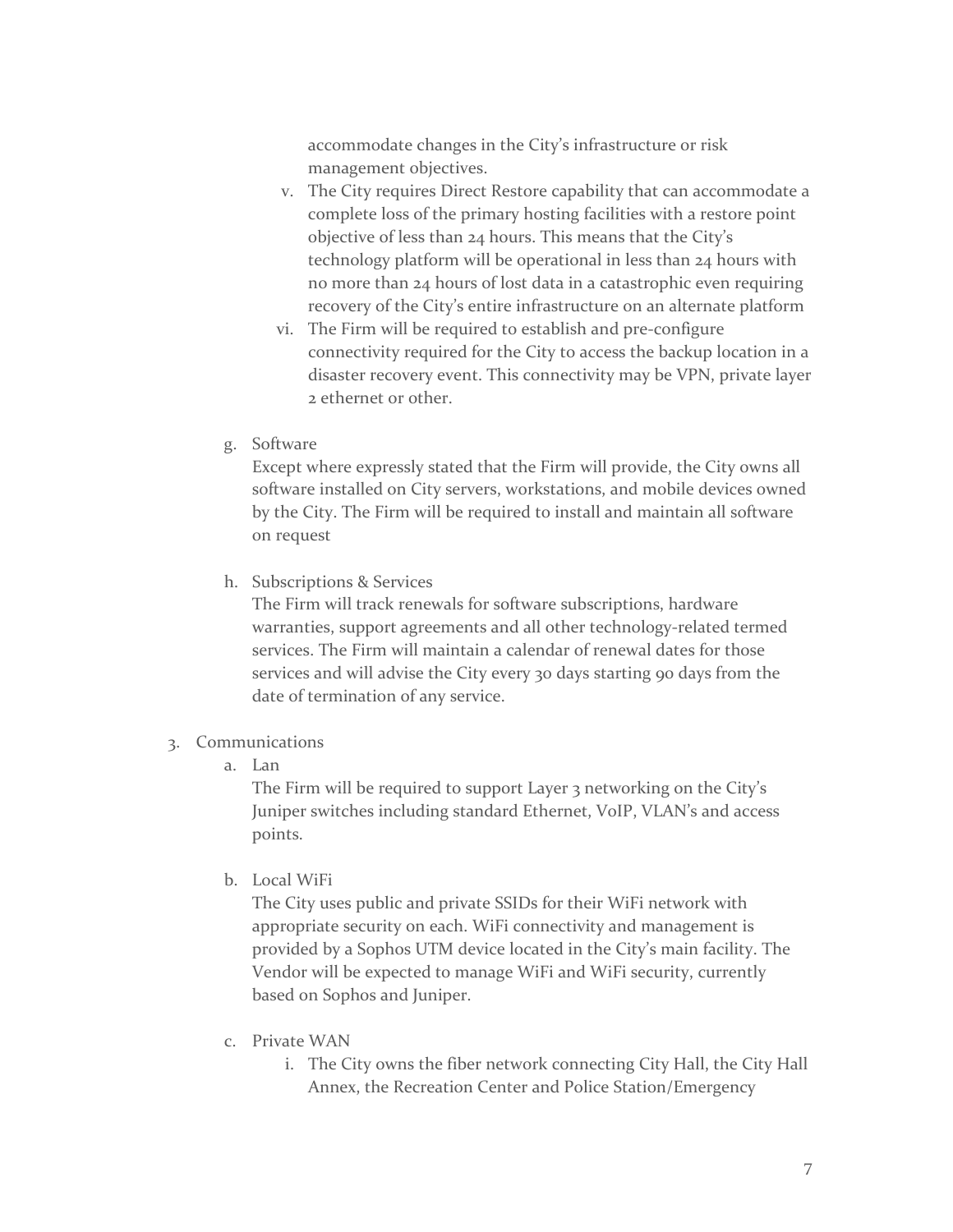Operations Center. The fiber is aggregated at City Hall with individual fiber runs to each of the other locations.

- ii. The Firm will be required to support private fiber connectivity between the City's buildings including City Hall, City Hall Annex, Police Station/Emergency Operations Center, and the Recreation Center.
- d. Firewalls
	- i. The City has currently deployed Sophos SG-series firewalls with a redundant pair installed in the enclosed cabinet, configured in HA mode with carrier diversity using Comcast and ATT Internet Services.
	- ii. The current firewalls are at the end of their expected lifecycle and are due for replacement. If replacement has not been done at the start of the service engagement being solicited, the Firm will be expected to make a recommendation for a suitable replacement, including installation and configuration of the replacement.
	- iii. The Firm will be required to monitor network security 24/7 and respond to significant events and/or alerts.
	- iv. The Firm will be required to remediate any conditions as necessary to mitigate the risk of disruptions to the City's operations or loss of data due to any vulnerability posed by access from the public internet or the City's LAN.
	- v. The Firm will maintain firewall firmware and configurations.
	- vi. The Firm will review firewall configurations monthly to ensure no unauthorized access or modifications have occurred and to delete any accounts no longer needed due to personnel changes.
- e. Internet and Carrier Services
	- i. The Firm will liaise with carriers as required to support internet services and hosted VoIP services. Current carriers include Comcast, AT&T, Mitel, and Verizon.
	- ii. The Firm will have access to portals and will manage services upon request, including adds and changes to the phone system.
	- iii. The Firm will provide monitoring for communications services and equipment used by the City for access to the internet and hosted/cloud services. The monitoring will generate alerts for events causing performance degradation or outage.
	- iv. The Firm must handle all aspects of the internet service including all communication and interface with the carriers. The City will not be required to contact anyone other than the Firm for issues related to internet services.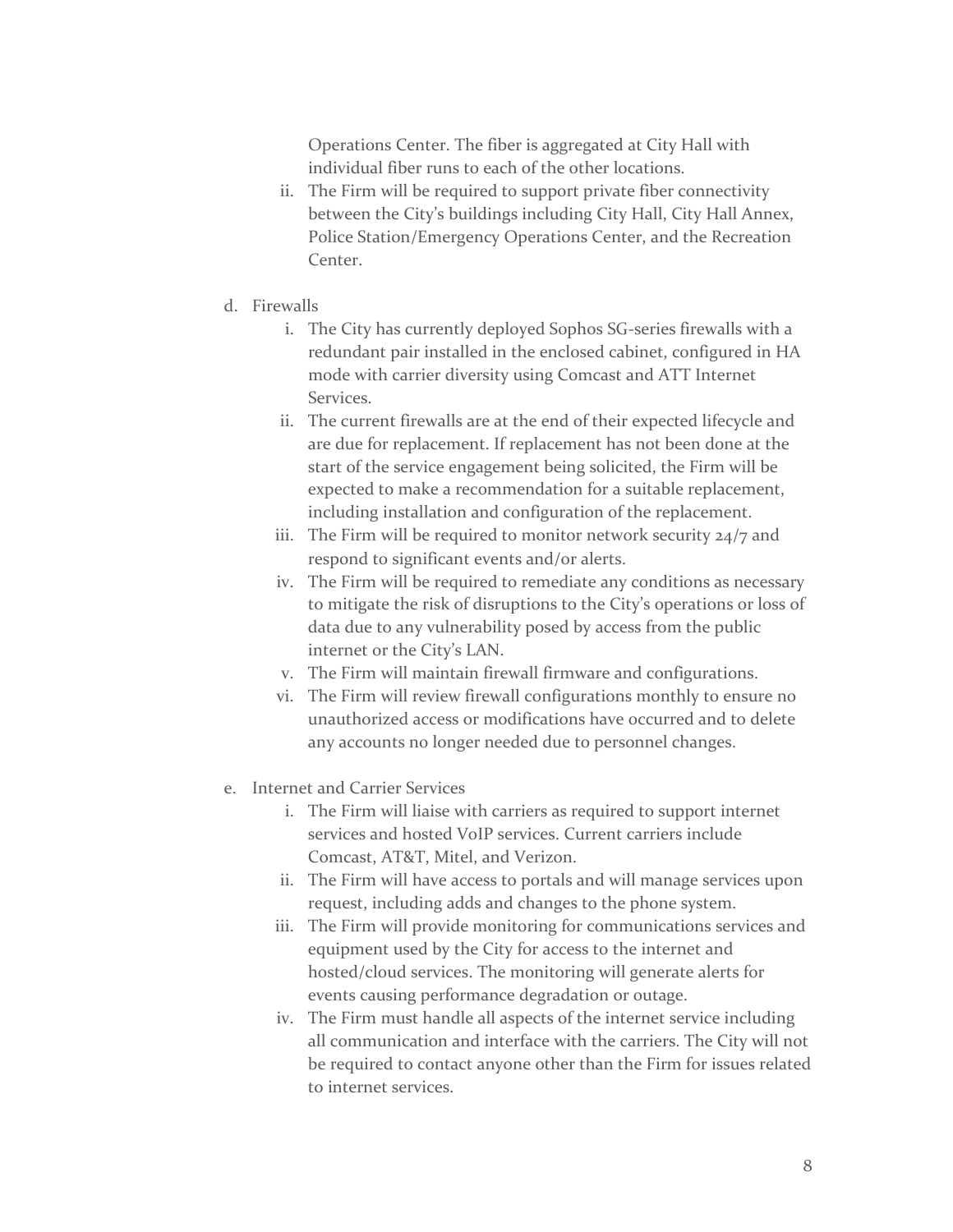- v. Should a failure occur, the Firm will contact the carrier within 1 hour of receiving an alert to diagnose, assist and remediate issues causing disruption or performance degradation.
- vi. The Firm will assist the City as necessary should the City need to recover fees defined in a carrier SLA for any service outages.
- 4. Networking
	- a. Switches
	- b. Firewalls
	- c. Physical Cabling plant
- 5. Software
	- a. Operating Systems Server The Firm will be expected to support Windows Server operation systems including versions 2016 and higher.
	- b. Operating Systems Workstations The Firm will be expected to support Windows Desktop operating systems including Windows 10 and higher.
	- c. Operating Systems Mobile
	- d. Applications Server (Veeam, SQL, Laserfiche, Caselle ERP, Other TBD)
	- e. Applications Workstation (Office 365, other TBD)
- 6. Security
	- a. The Firm will develop and document plans for prevention, incident response and recovery for security events resulting in disruption of operations, loss of access, loss of data, or other service degradation caused by those events.
	- b. The Firm will be required to manage all aspects of system security including firewalls, switches, servers, WiFi, malware prevention, ransomware prevention, remote access, and Windows Active Directory.
	- c. The Firm will provide, install, and maintain security software for installation on servers and workstations to protect the City from all types of malware including but not limited to ransomware.
- 7. Purchasing Support

The Firm will assist the City with the acquisition and purchase of hardware and software products as follows:

- a. Provide a needs analysis to determine what products are suitable to fulfill technology requirements.
- b. Perform product research to identify potential products to meet City requirements.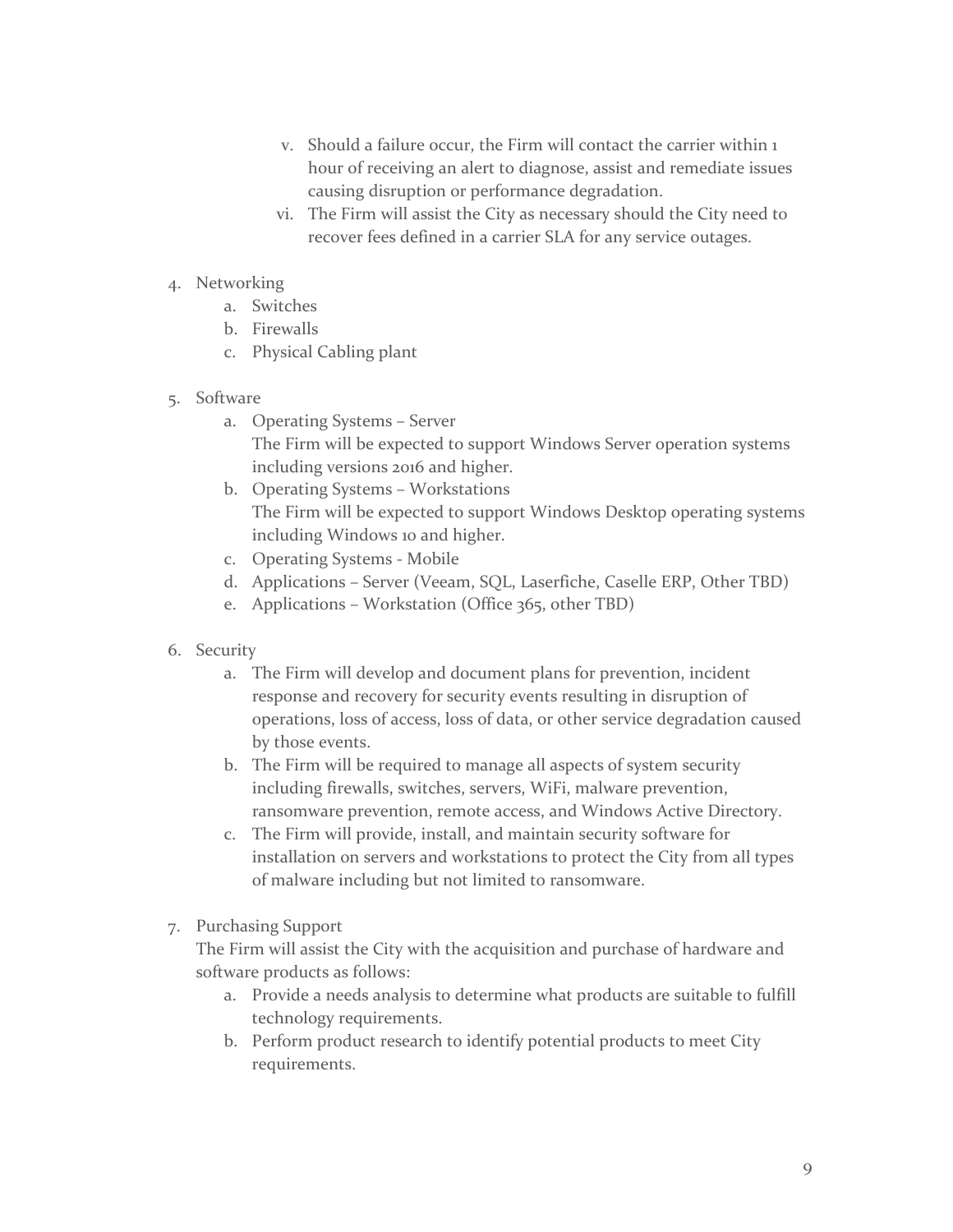- c. When requested, arrange and/or attend  $3<sup>rd</sup>$  party presentations for products.
- d. When requested and when possible, arrange for demonstration/evaluation units to be installed in the City platform for a trial period.
- e. Provide recommendations based on use case, product features/capabilities, integration with existing City platform, and pricing.
- f. Assist with ordering or products and provide consolidated billing to City with 30-day net terms.
- 8. Management
	- a. The Firm will maintain a record of all work performed in a ticket system that allows the City access to their tickets within that system and to manage the priority of tickets directly within that system.
	- b. On request, the Firm will provide reports of services performed including metrics for response times, time to close, and other specifics.
	- c. The Firm will provide and install software on workstations and servers to track warranty status, hardware specifications, network identity, and software inventory to be used for asset and lifecycle management.
	- d. The Firm will provide a monthly report of system warranty status to be used for budgeting replacements.
	- e. The Firm will provide and install software on all workstations and servers to monitor system health, automatically remediate known issues that do not require manual intervention, generate alerts for critical system issues, generate service tickets for issues requiring attention and allow moderated remote access for technicians to provide support.
	- f. The Firm will attend meetings or otherwise collaborate with the City's management personnel and designee to review technology issues, respond to questions, provide guidance based on industry trends and events, and participate in planning for new initiatives. The requirements will be determined by the City and are expected to change over the term of the engagement.
- 9. Other

The City expects that through the course of its engagement with the selected Firm, needs will change and evolve. The Firm will be expected to take on new projects from time to time within the general scope of the agreement. Projects requiring significant on-premises hours may be billed at the contract hourly rate in addition to the standard contract rate. No additional costs resulting from additional hours, purchase of supplies or other hardware or software will be paid unless authorization received from the City management or the designee. The City may additionally, request additional or reduced services during the course of the agreement. The Firm will be expected to comply with the increased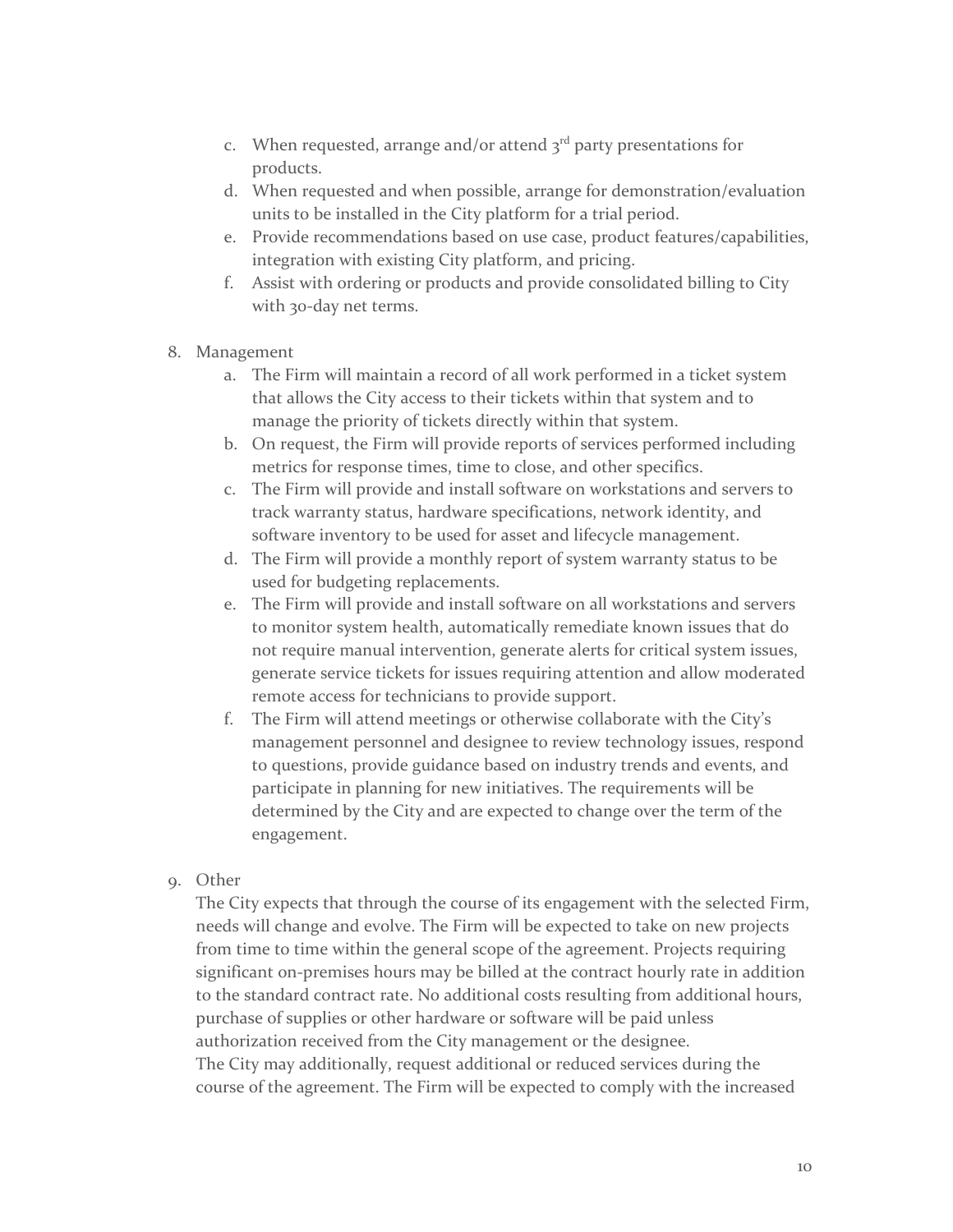or reduced services and adjust billing according to contracted rates for those services during the contract period.

10. Modification

The City reserves the right to modify the Scope of Work outlined in this section during the Request for Proposal acceptance period if it deems necessary.

## 5. SELECTION CRITERIA

The City will use multiple criteria to select the most appropriate Firm. Respondents are encouraged to be as aggressive and creative as possible in their proposals. The following list summarizes the major qualitative areas that will be evaluated, along with their overall weighting.

- Responsiveness to submission requirements
- Industry expertise and experience
- Demonstrated customer service quality and support
- Ability to adequately provide competent services fully satisfying the Scope of Work
- Understanding of the goals and direction set forth by the IT division as expressed in the Scope of Work and through the interview process
- Location of business and its ability to provide services in a timely manner
- Previous relevant experience (Municipal Government work preferred)
- Vendor strength and stability
- Account management
- Reporting capabilities
- Compatibility with end users
- Financial considerations

The City will review the submitted responses and evaluate them by a committee consisting of representatives from each Department and Division.

Unsatisfactory proposals which do not meet all the minimum requirements indicated in the Scope of Work or which do not comply with the requirements of submission will not be considered. If no Firm meets all minimum requirements, the next highest-ranking Firm with the most minimum requirements will be considered. If a Firm meeting a sufficient number of minimum requirements with a high enough ranking is not identified, the City reserves the right to withdraw the RFP or re-issue it to find alternative candidates.

The City will select one or more Firms to interview; the selected Firm(s) will be expected to introduce senior and support staff, present the proposal and respond to questions. Interviews will be a factor of the overall qualitative evaluation of proposals. In addition, the City reserves the right to visit the Firms business as part of its interview process.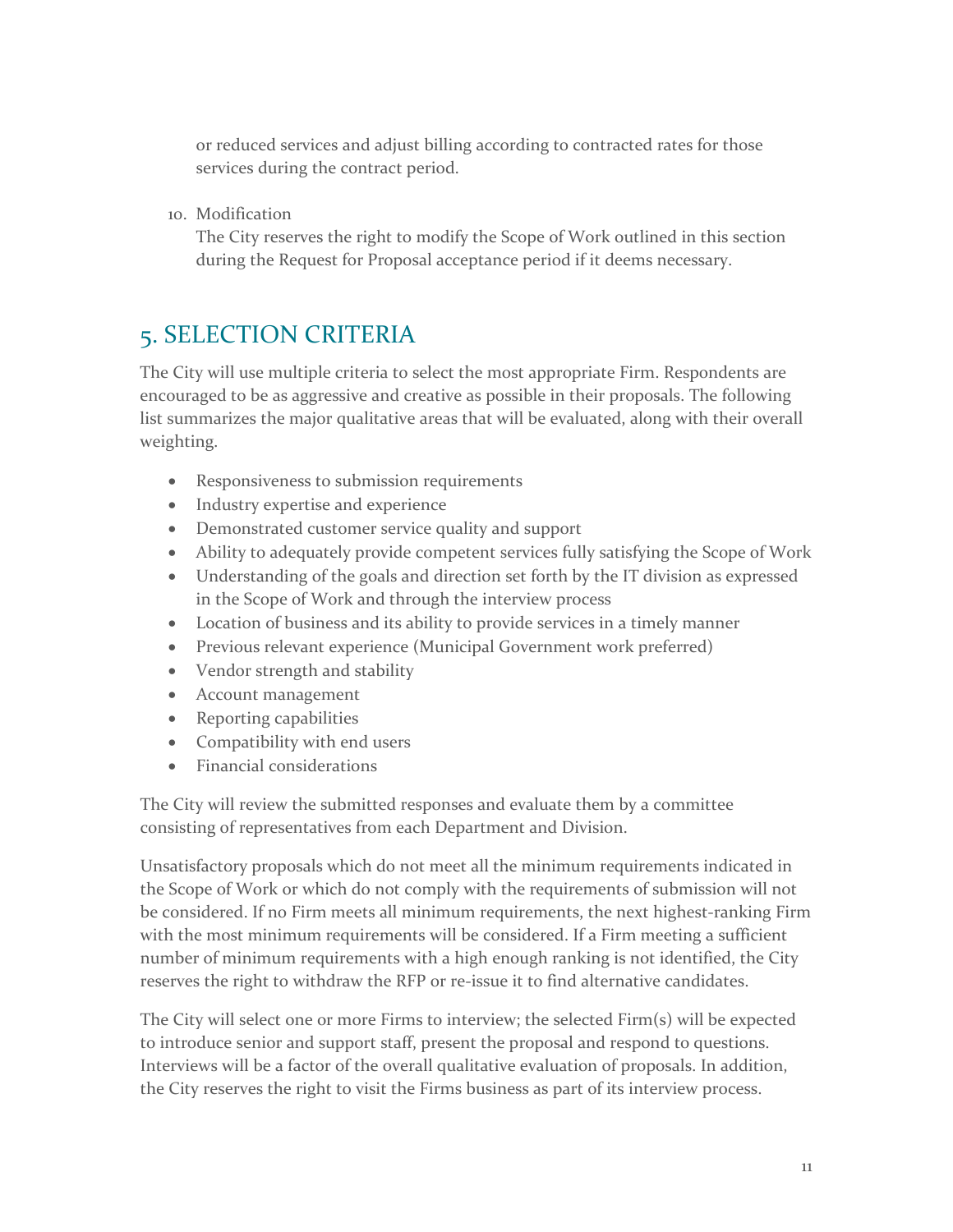Based upon all of the evaluation criteria and interview, the City will select the highestranking Firm and attempt to negotiate final proposals/scope of work and contracts.

If the City is unable to reach agreement with its preferred Firm, the City may enter into negotiations with the Firm or Firms with the next highest ranking.

## 6. CONTENT, FORMAT, AND PROCESS REQUIREMENTS

Firms wishing to submit a proposal should address each component of the scope of work, indicating how they meet the minimum standards set forth therein, and demonstrating how their personnel, experience, and expertise can best fulfill the City's specific needs.

Submittal requirements are intended to enable the City to make an objective comparison of each proposal, and to select a Firm that best meets the City's stated objectives.

The selected Firm will be expected to execute a professional services agreement with the City immediately following selection with an effective date to be determined but not later than January 1<sup>st</sup>, 2023. While not anticipated the City reserves the right to postpone the effective date of the executed agreement if it is deemed necessary.

1. Cover Letter

The cover letter is the proposer's official letter transmitting the complete proposal to the City. The cover letter must include:

- o The full name and address of the proposer's organization
- o The state of incorporation or in which it is licensed to operate
- o The form of business, and the name and contact information for your organization or team for this proposal
- o A concise statement indicating whether the proposer is prepared to supply all services set forth in the Scope of Work or only some. State clearly which sections of the Scope of Work are included in your proposal with reference to each item

If the proposer consists of a team or joint venture, an authorized representative of each of the participating organizations is required to sign the letter. Respondents must include a chart or diagram explaining the intended form and structure of any proposed partnership or joint venture.

#### 2. Company Profile

Please provide detailed information regarding the proposer's firm including:

- o Organizational structure
- o Number and tenure of all employees, including key staff that will fulfill services contained in this proposal
- o A list of personnel certifications (including those held by key staff)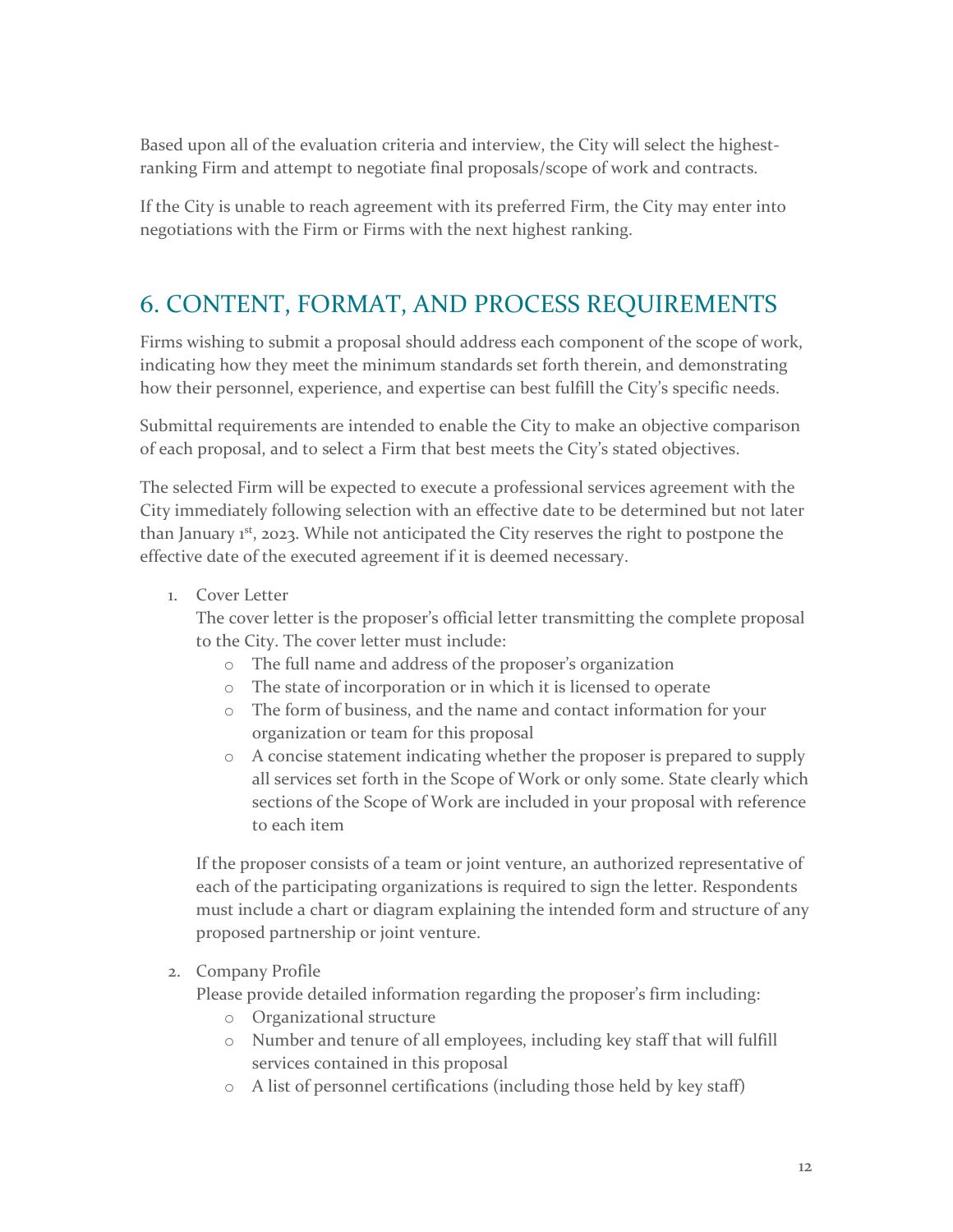- o A list of the number of full-time personnel qualified to support each element of the scope of services
- o Total number of current clients
- o Total number of current municipal clients
- o A list of at least three current references (including contact information) with similar technology infrastructure.
- o Financial information The City may after reviewing proposals elect to review the financial information, submitted confidentially, from firms to ensure financial resources and stability prior to further selection. If financial information is requested the City will reach out at that time and proposers should not include this information with the initial proposal

#### 3. Project Narrative

Provide a detailed narrative description of your approach to each component of the Scope of Work. Information to be provided should include experience with the task, quality, and experience of specified personnel proposed to fulfill each respective function (including resumes), project management skills, and quality control strategies, as well as estimated cost/range of cost options, by task. The City seeks IT support services that are responsive, reliable, proactive, communicative, and forward-looking, while maximizing cost effectiveness.

#### 4. Cost of Services

The City anticipates entering into a monthly cost for services engagement, with a minimum term of three years; the City may consider single year terms if advantageous to the City. Please provide a total monthly fee and associated breakdown by task. For Help Desk and On-Site support portions of the Scope of Work, please break down your proposed fee for each element separately (e.g. Onsite support should be a stand-alone item divisible by cost per hour) While the City requests this contract be all inclusive, it recognizes that there may be instances where services may exceed those considered in a basic monthly scope of work. Please provide your firm's opinion on what types of services might fall into this category, and provide appropriate pricing – Examples could include: site visits outside of prescheduled visits; after hour emergency response visits; additional discounts, etc.)

Cost of Services should be clearly identified in its own section of the complete proposal

#### 5. Format and Process

Proposals must be submitted by email and received by the due date indicated in the "Key Dates & Contact Information" section. Proposals received after the due date will not be considered. Email submissions must state the business name & "RFP Proposal" in the subject line.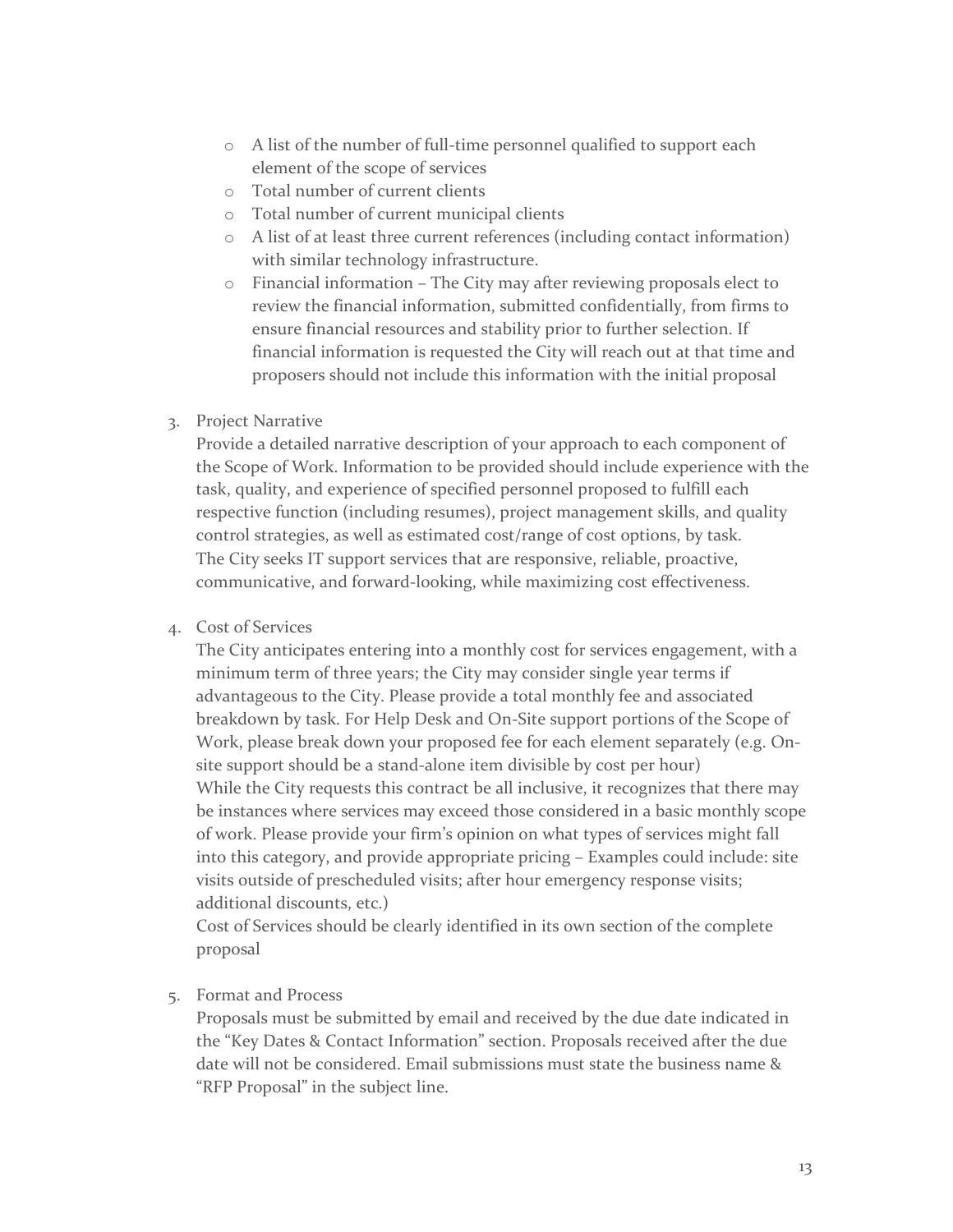Submitted proposals must also:

- o Contain font no smaller than 11pt and no larger than 14pt.
- o Must not exceed 20 pages front and back including all proposal content.
- o Must be considered public information or have identified confidential material in a separate file submitted along with the proposal as indicated in the section "Public Information".
- o Must be complete and address all aspects of the RFP. Partial submissions will not be considered.
- o Must be valid for a period of no less than 180 days from the proposal due date.

## 7. PUBLIC INFORMATION

All proposals received by the City are subject to Public Records Act Request and are considered Public documents. Information that is confidential in nature must be marked as confidential and separated from the main proposal. The City will not be liable for disclosure of confidential information included in a proposal and not clearly marked as confidential and separated from the main proposal documents. Financial documents requested by the City for review after receipt of the initial proposal will be considered confidential.

Proposals including confidential information should state within the section of the proposal that a portion of that content is confidential, and the confidential information should be identified by its section and included in a file with confidential in the name of the file.

## 8. NOTIFICATION OF INTENT TO RESPOND AND CLARIFICATION QUESTIONS

Please indicate your intention to respond to this Request for Proposal and submit your clarifying questions, by email. Please see the section "Key Dates & Contact Information" for the contact email address and due dates. Questions not submitted by email to the email address listed in the "Key Dates & Contact Information" section will not be answered.

Clarifying Questions will be held unanswered until the answers provided date and will be posted on the City website as indicated in the "Key Dates & Contact Information". Duplicate or similar questions may be combined when posting answers. Responses will not be provided by phone or email and will only be posted to the website.